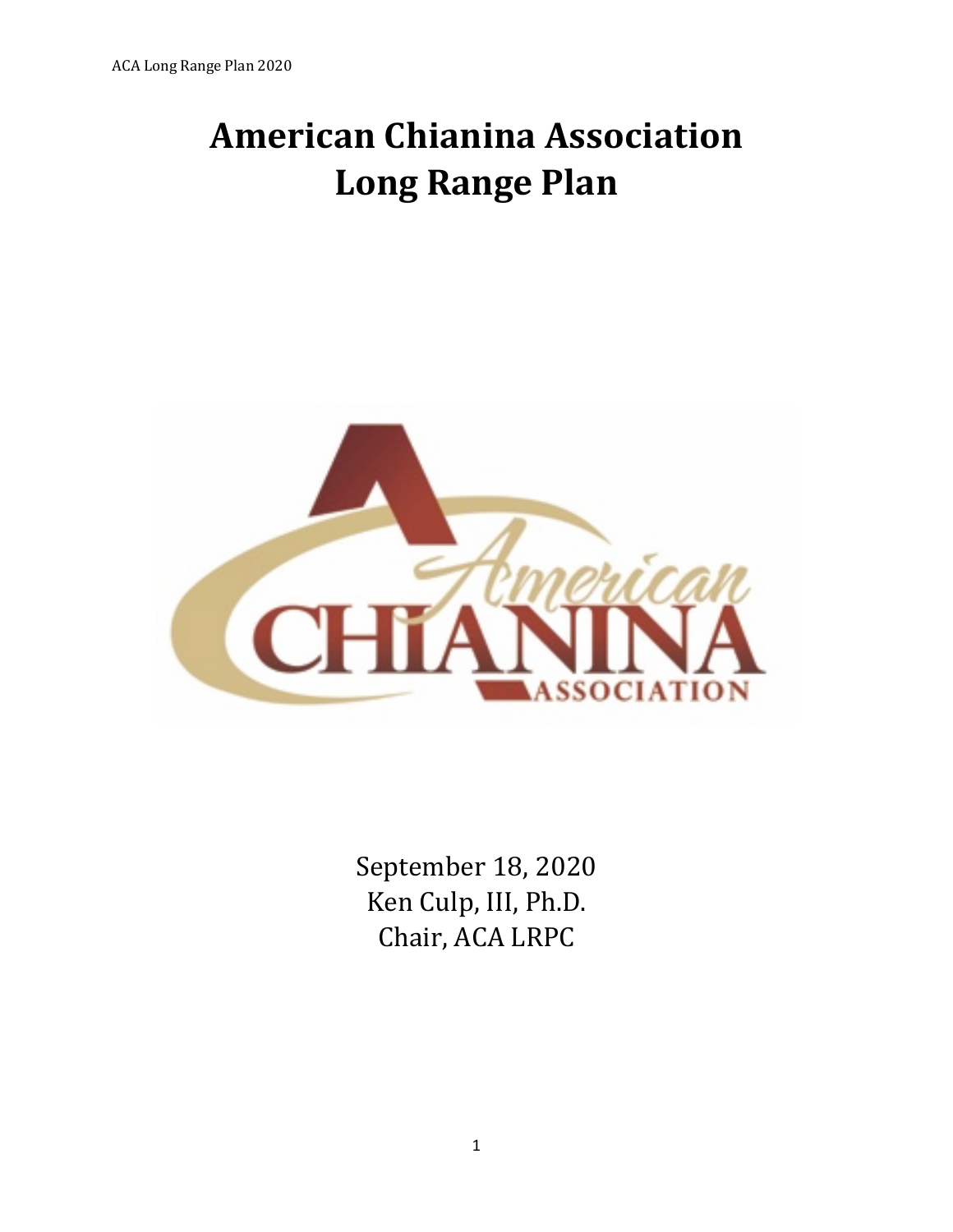# **Contributors**

| <b>John Boddicker</b>     | <b>ACA CEO, retired</b>                                    |
|---------------------------|------------------------------------------------------------|
| <b>Jillian Bryant</b>     | <b>ACJA Board of Directors</b>                             |
| <b>Heather Counts</b>     | <b>ACA Staff</b>                                           |
| Dr. Ken Culp, III         | <b>ACA Board of Directors, Chairman; facilitator</b>       |
| <b>Derek Evans</b>        | <b>ACA Board of Directors</b>                              |
| <b>Kelsey Evans</b>       | <b>ACLA Chair; Chiangus Classic Committee</b>              |
| <b>Jody Foster</b>        | <b>ACA Board of Directors, Past-Chair</b>                  |
| <b>Segayle Foster</b>     | <b>ACA Board of Directors; ACLA Vice-Chair</b>             |
| <b>Larry Garrett</b>      | <b>ACA Board of Directors</b>                              |
| <b>Ken Geuns</b>          | <b>ACA Board of Directors, Past-Chair</b>                  |
| <b>Andy Higgins</b>       | <b>ACA Board of Directors, Secretary</b>                   |
| <b>John Higgins</b>       | <b>ACA Board of Directors, Past-Chair</b>                  |
| <b>Dwight Hossle</b>      | <b>ACA Board of Directors, Past-Chair</b>                  |
| <b>Dustin Hurlbut</b>     | <b>ACA Staff</b>                                           |
| <b>Glenn Klippenstein</b> | <b>ACA CEO, retired</b>                                    |
| <b>Richard Koonce</b>     | <b>ACA Staff, retired</b>                                  |
| <b>Chuck Madaris</b>      | <b>ACA Board of Directors, past officer</b>                |
| <b>Steve Melroe</b>       | <b>ACA Board of Directors, Past-Chair</b>                  |
| <b>Mike Paul</b>          | <b>NSR CEO, retired</b>                                    |
| <b>Taylor Pinkerton</b>   | <b>ACJA Board of Directors</b>                             |
| <b>Keith Schrick</b>      | <b>Italian Fullblood and Chiangus breeder</b>              |
| <b>Jason Schrick</b>      | <b>Italian Fullblood and Chiangus breeder</b>              |
| <b>Lyle Sexton</b>        | <b>ACA Board of Directors, Treasurer</b>                   |
| <b>Ty Sexton</b>          | <b>Chiangus Classic Committee Chair</b>                    |
| <b>Dr. Rob Sheets</b>     | <b>ACA Board, Past-Chair, Chiangus Classic Committee</b>   |
| Dr. Dan Shike             | U of IL Beef Cattle Specialist; Sire Test Coordinator      |
| <b>Justin Tracy</b>       | <b>ACA Board of Directors, Vice-Chair</b>                  |
| Dr. Bob Weaber            | <b>KSU Beef Cattle Cow-Calf Specialist; ACA Geneticist</b> |
| <b>Shea Whaley</b>        | <b>ACJA Board of Directors</b>                             |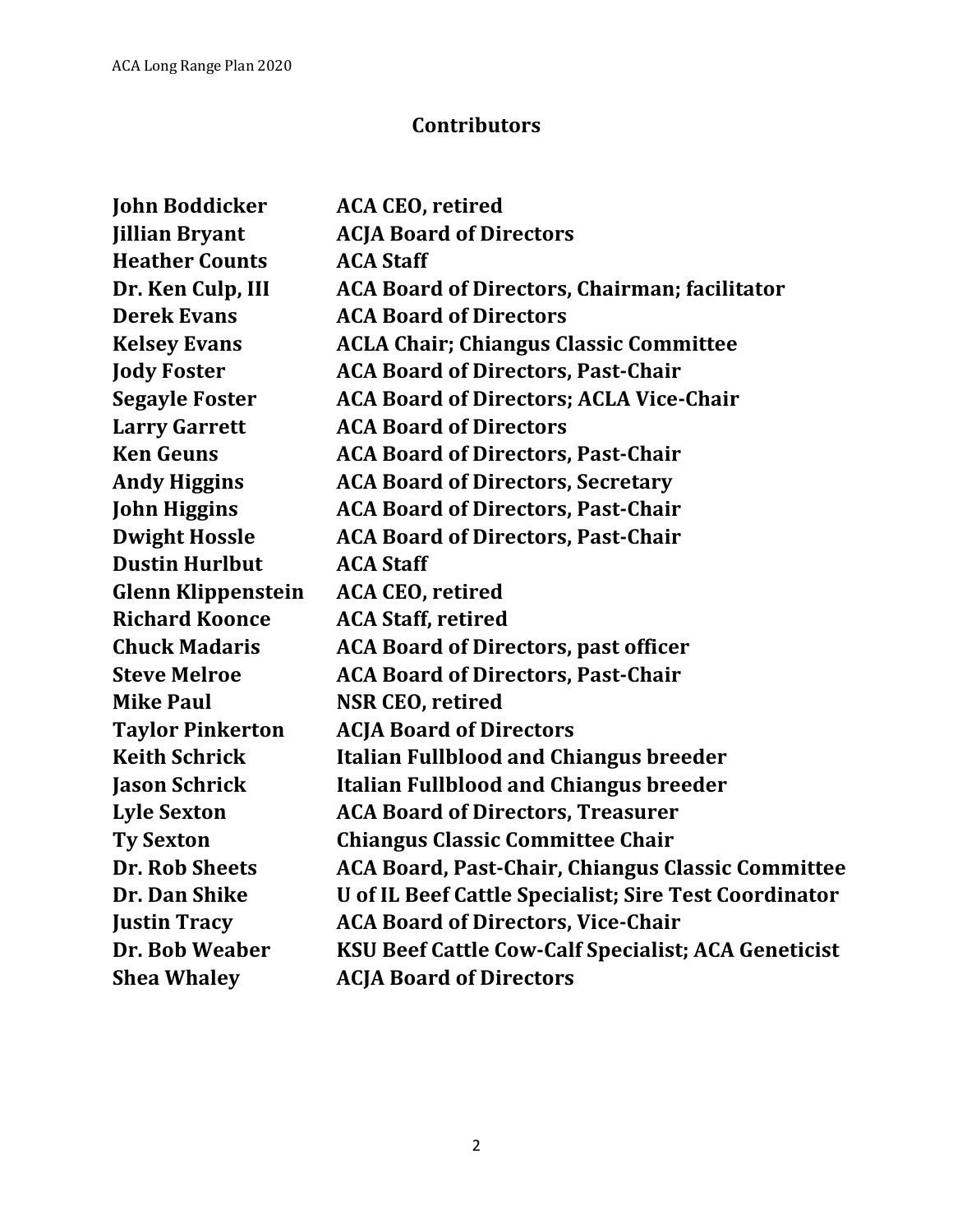# **ACA Long Range Plan 18 September 2020**

#### **Vision Statement**

The American Chianina Association will lead the beef industry by *providing accurate, documentable information, educating and*  developing youth leadership, and serving members.

#### **Mission Statement**

**The American Chianina Association promotes Chianina genetics,** documents pedigree and performance information, supports youth development, and provides exemplary services to members.

#### **Objectives**

- 1. Improve the perception and expand the acceptance of Chianina in *the cattle industry by promoting Chianina to commercial cattlemen.*
- 2. Develop promotional activities across the cattle industry.
- **3. Collect more performance and genetic data, integrating it into** *promotional, selection, evaluation, and exhibition programs and activities.*
- **4. Expand and increase the number of Junior and Youth programs and** *activities offered by the ACA.*
- *5. Develop member education programs (for youth & adults).*
- **6.** *Strengthen economic stability of the organization by exploring and implementing new revenue sources for the ACA.*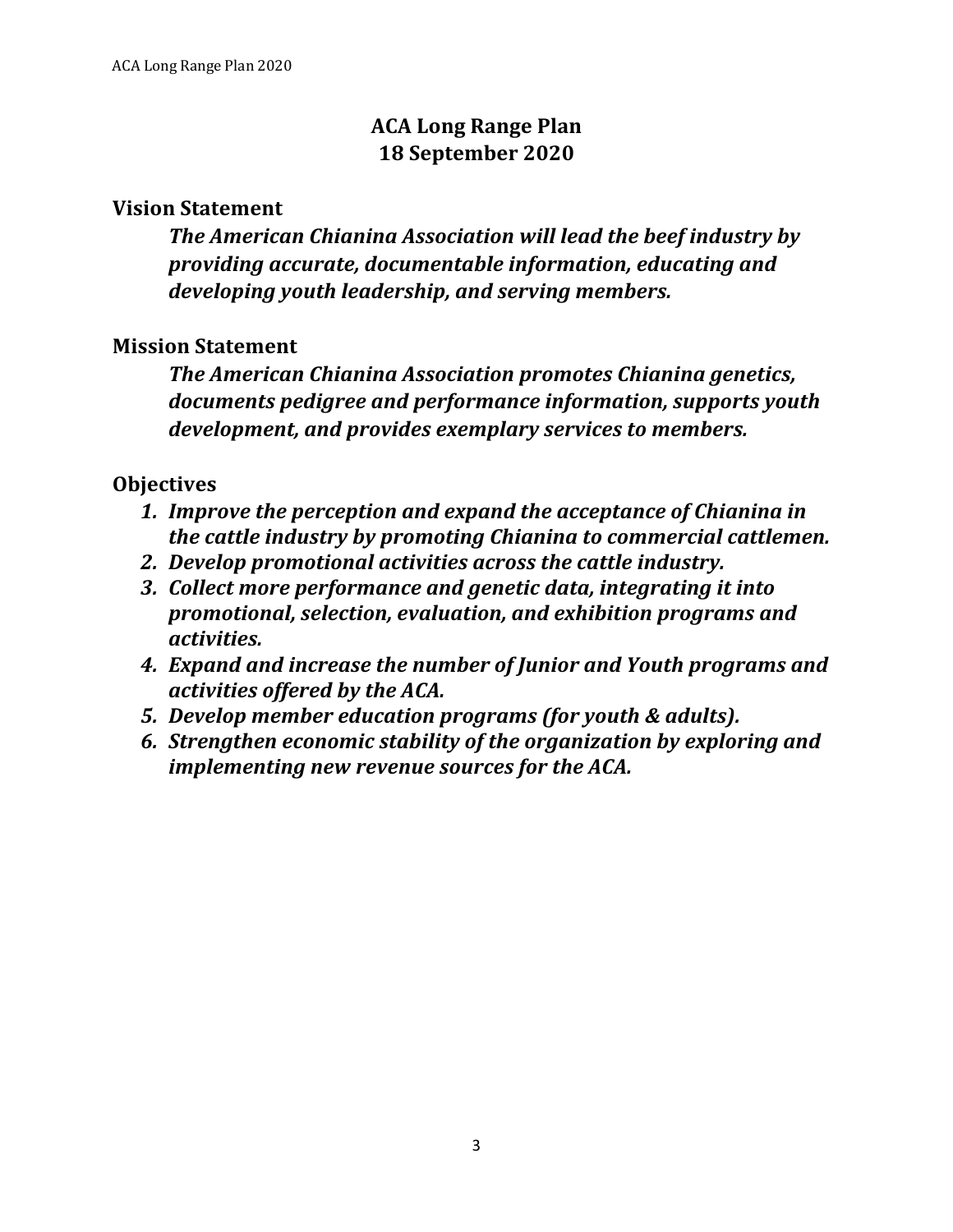## **Long Range Plan**

## **Objective: Improve the perception and expand the acceptance of Chianina** *in the cattle industry by promoting Chianina to commercial cattlemen.*

Goal A: Identify the role and purpose of Chianina in the **industry.**

**Action Step #1:** Define the characteristics that best identify Chianina cattle.

Goal B: Create a marketing campaign, designed to improve the **perception of Chianina in the cattle industry.** 

**Action Step #1:** Use images of young kids working with or showing Chianina cattle. (Goal: Reinforce that Chianina is a docile breed.)

- **Action Step #2:** Use images of commercial operations that utilize Chianina or Chiangus genetics in cowherds.
- **Action Step #3:** Use images of commercial feedlots operations that are feeding cattle with Chianina or Chiangus genetics.
- Goal C: Promote awards given by the ACA as a means of **recognizing those who have made significant** contributions to the ACA and/or the beef cattle **industry.**
	- **Action Step #1:** Promote ACA awards given, including Breeder of the Year, Commercial Cattleman, Promotor of the Year, Distinguished Service, 40-year Breeders, etc.
	- **Action Step #2:** Create videos highlighting the operation and family of each award winner.
	- **Action Step #3:** Create videos highlighting and showcasing "foundation families" of the ACA.
	- **Action Step #4:** Post the videos on the website's home page and social media.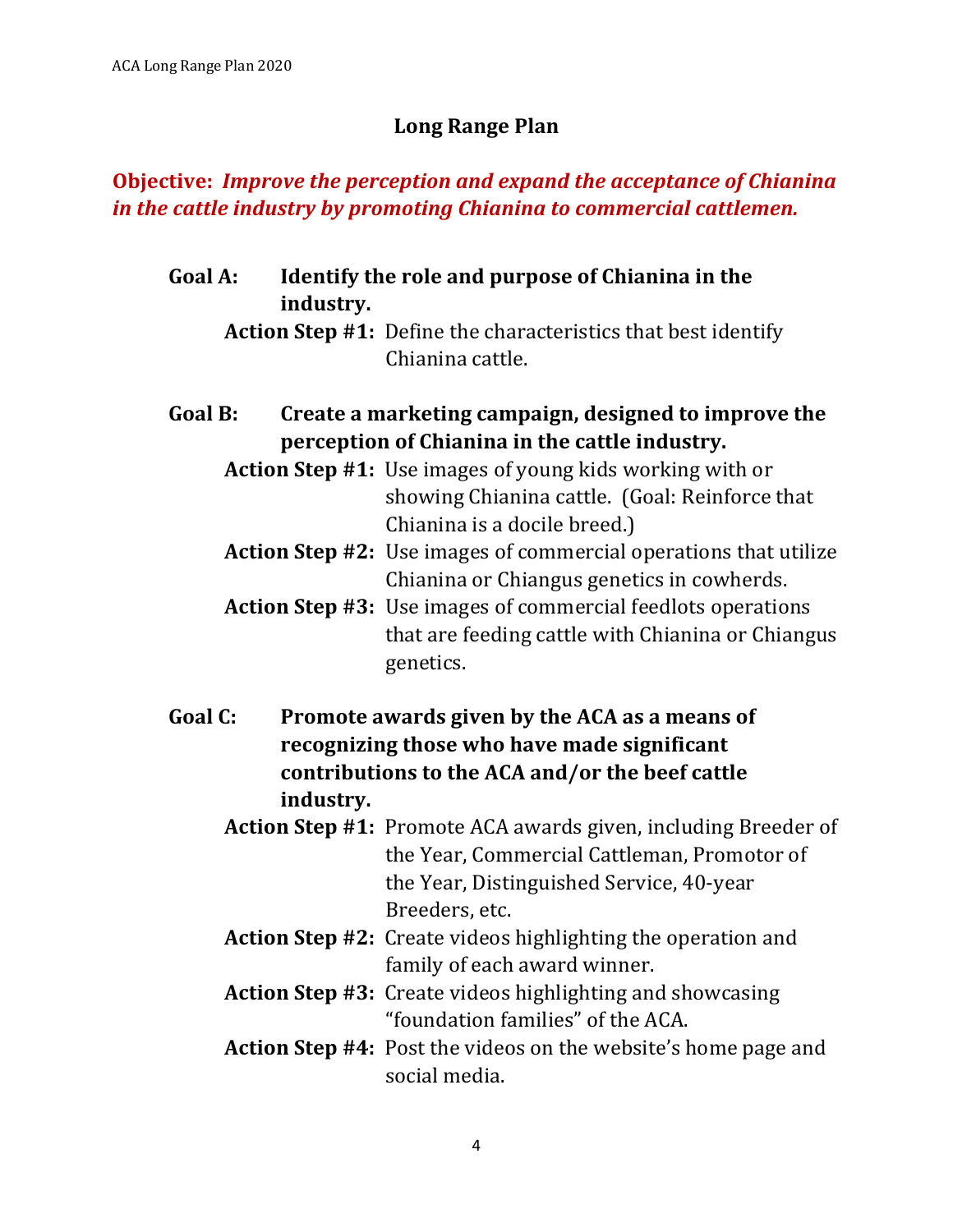- **Action Step #5:** Play the videos at the ACA booth at the national show and at the annual meeting during the awards presentation.
- Goal D: Improve the perception and enhance the commercial acceptance of Chianina in the cattle industry by proving that Chianina and Chiangus are more than "just a show **breed."**
	- Action Step #1: Print EPD data only on pedigrees of breeders participating in the Whole Herd Reporting program.
	- **Action Step #2:** Print EPD data along with the pedigree information in programs of all major shows. (Cattle that do not participate in Whole Herd Reporting will have EPD profiles listed as "0" in all traits.
	- **Action Step #3:** Provide EPDs to judges on all cattle entered in all major shows.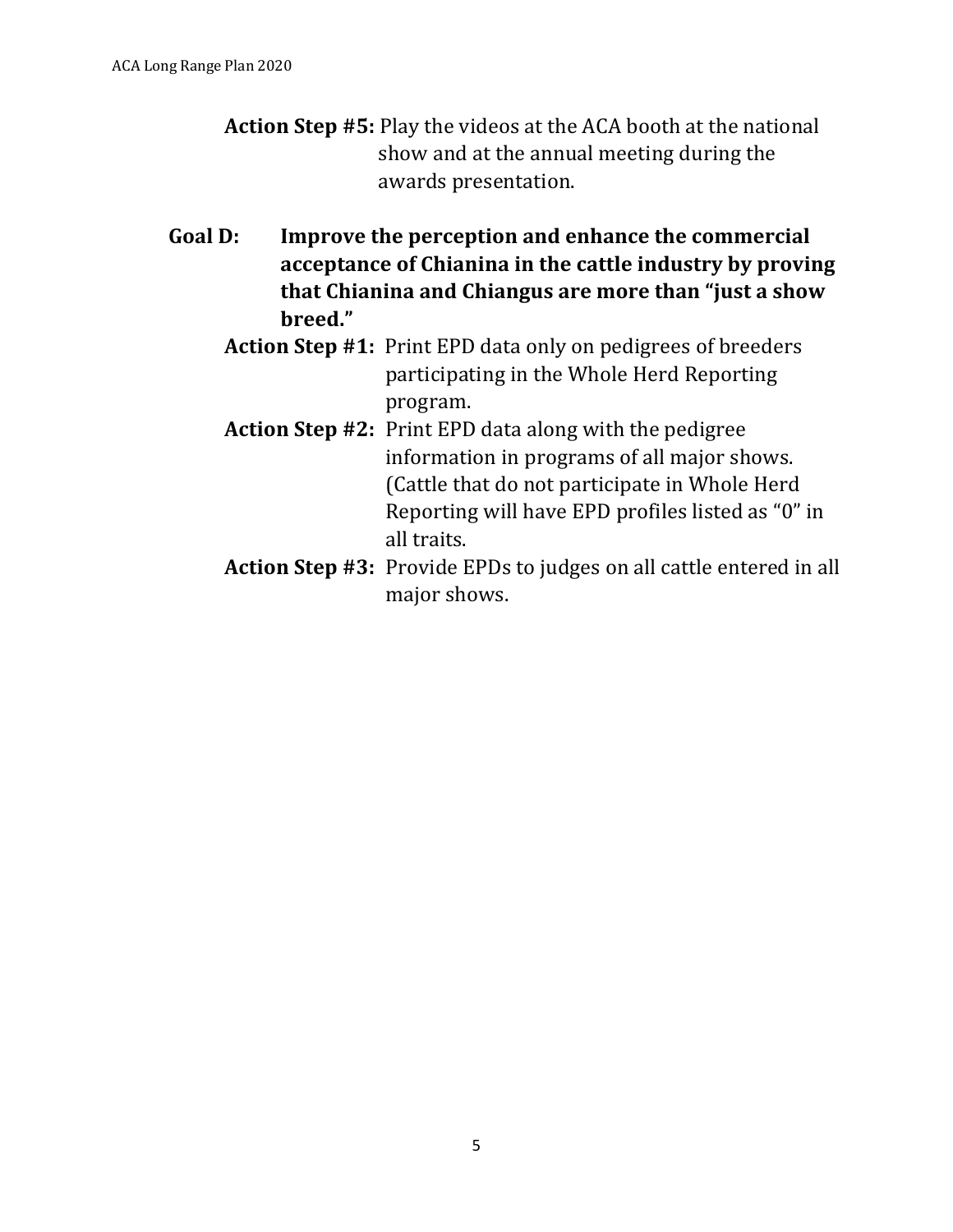#### **Objective: Develop promotional activities across the cattle industry.**

# Goal A: Rebrand by developing new logos and slogans for the **ACA.**

- **Option #1:** Without a pedigree it's just another calf
- **Option #2:** More calves, More Pounds, More Often
- **Option** #3: "C" the difference brand a C on an animal; black hide with C brand
- **Option #4:** Chianina: Look at me now!

## Goal B: Expand promotional activities sponsored by the ACA.

**Action Step #1:** Develop a breeder cooperative program in which the ACA will share costs with breeders advertising in other publications.

#### **Action Step #2:** Advertise in Showtimes and Show Circuit.

- Promote the NIHS
- Promote the Steer Rewards Program
- Promote the ACA Show Sire of the Year
- Goal C: Create promotional videos about the advantages of **Chianina and the most desirable breed characteristics.** 
	- **Action Step #1:** Explore the costs of hiring a marketing firm to create promotional videos.
	- **Action Step #2:** Explore the potential in offering a contest in which AJCA members would create promotional videos.
	- **Action Step #3:** Broadcast videos during online show coverage
	- **Action Step #4:** Post videos on the ACA website and social media
		- Why we show
- Goal D: Create targeted advertising campaigns focusing on either bulls, females, or commercial advantages.
	- **Action Step #1:** Partner with breeders holding bull sales to promote the sale as well as the ACA in their state or region.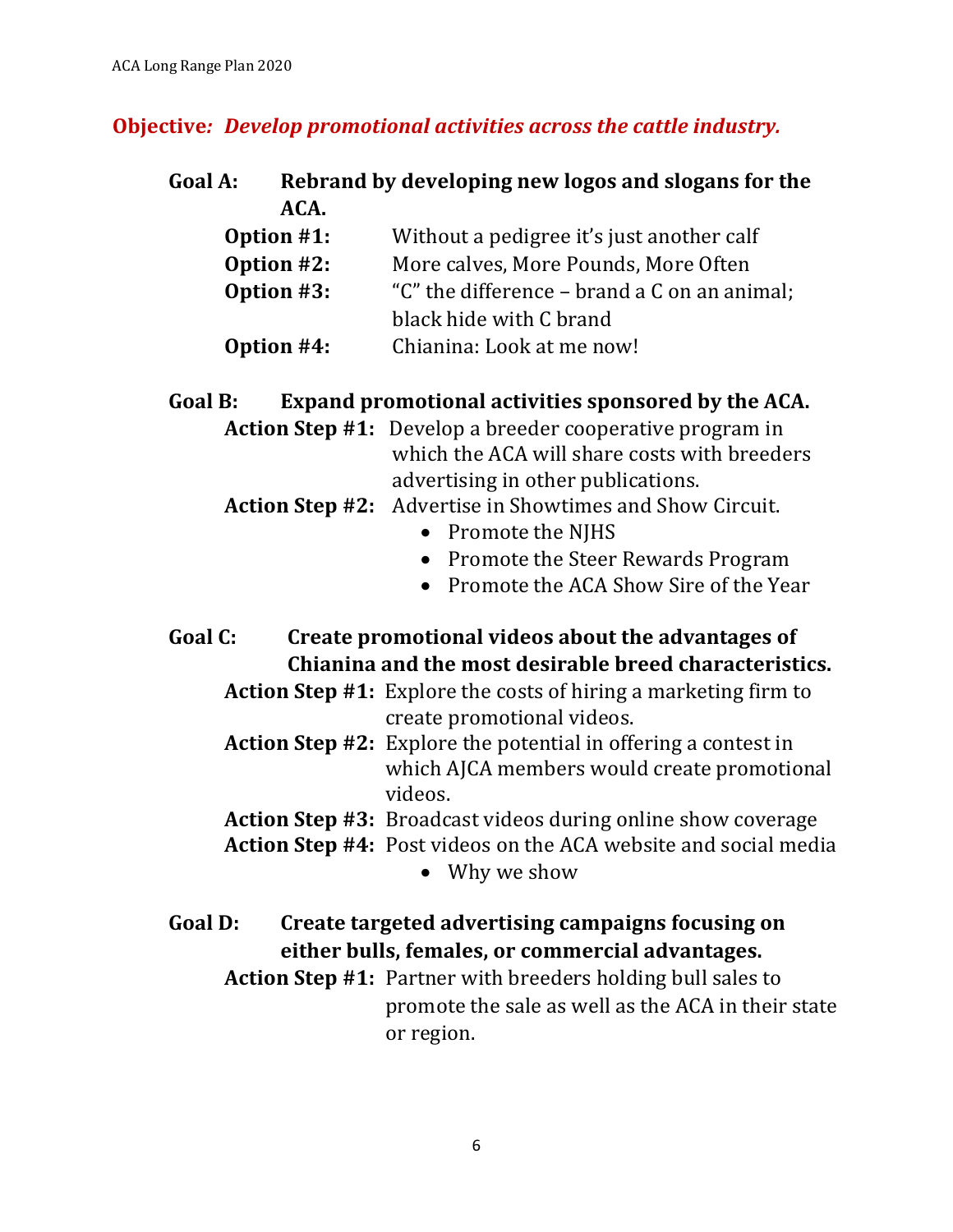- **Action Step #2:** Partner with breeders on state or regional advertising to build local demand and promote Chianina genetics.
- **Action Step #3:** Advertise in at least one publication in each region/state each year.
- **Action Step #4:** Purchase a mailing list from state cattleman's association.

#### Goal E: Increase the circulation of the *ACJ*.

- **Action Step #1:** Investigate the cost of increasing *ACJ* circulation by printing additional copies and mailing them to members of the AJCA.
- **Action Step #2:** Send the *ACJ* to all junior members.
- Action Step #3: Contact corporate advertisers, encouraging them to purchase annual contracts and purchase a corporate membership.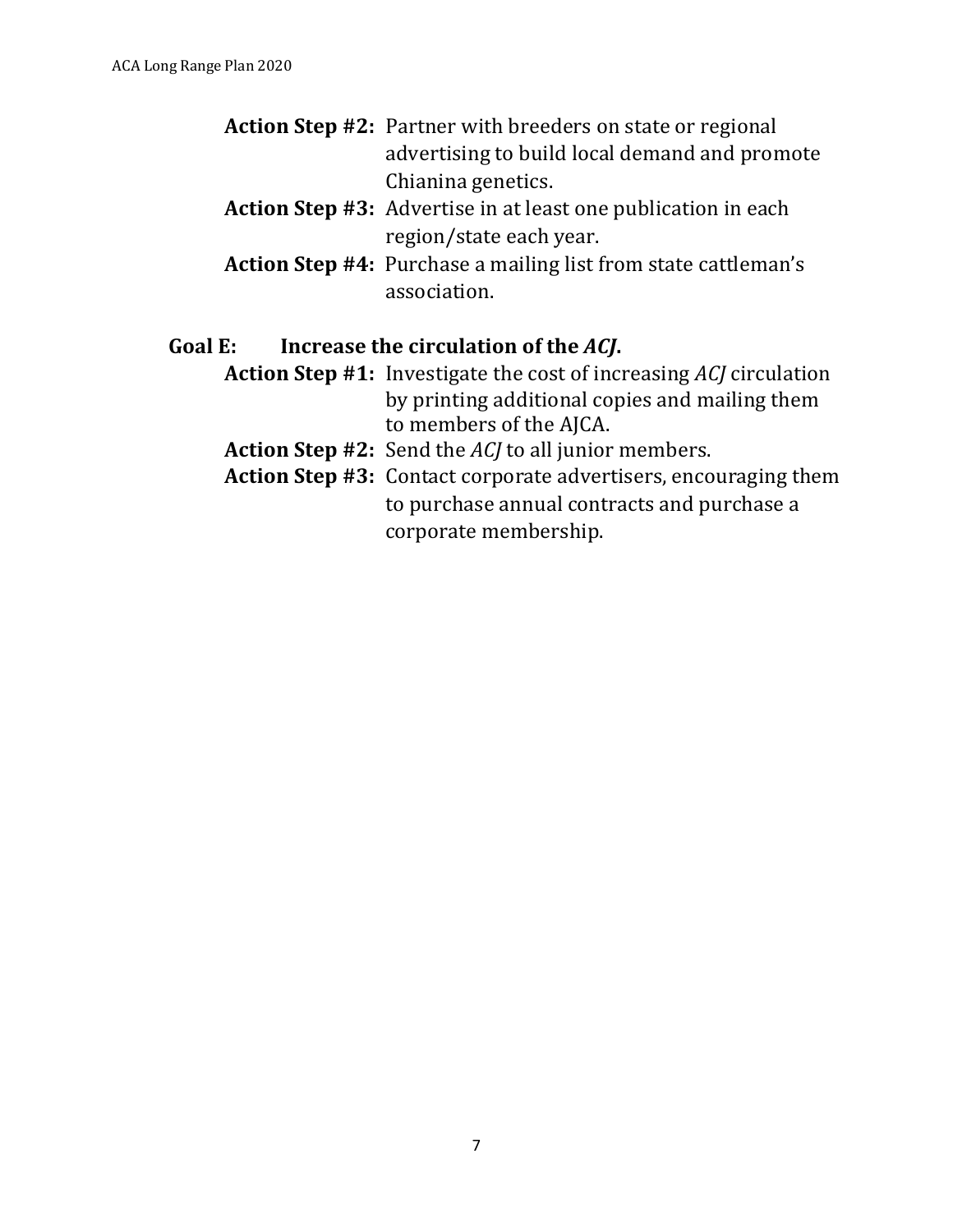# **Objective:** Collect more performance and genetic data, integrating it into *promotional, selection, evaluation, and exhibition programs and activities.*

- Goal A: Educate breeders and producers on the importance of data, how it will benefit them, and how the submission of additional data will benefit the ACA.
	- **Action Step #1:** Conduct a session on the value of performance data at a state or regional field day.
	- **Action Step #2:** Schedule a webinar or virtual clinic, targeted toward youth, showing the importance of EPD's, performance data, and genetic evaluation.

## Goal B: Recognize breeders that have submitted the most **performance data.**

- **Action Step #1:** Recognize breeders that have submitted performance data on the greatest number of cattle, during the ACA Annual Membership Meeting and in the Herd Book issue of the *AC*.
- **Action Step #2:** Recognize breeders that have submitted performance data on the greatest percentage of their calf crop, during the ACA Annual Membership Meeting and in the Herd Book issue of the *ACJ*.

# Goal C: Recognize breeders that have submitted the most DNA **samples.**

- **Action Step #1:** Recognize breeders that have submitted DNA samples on the greatest number of cattle, during the ACA Annual Membership Meeting and in the Herd Book issue of the *ACI*.
- **Action Step #2:** Recognize breeders that have submitted DNA samples on the greatest percentage of their inventory, during the ACA Annual Membership Meeting and in the Herd Book issue of the *AC*.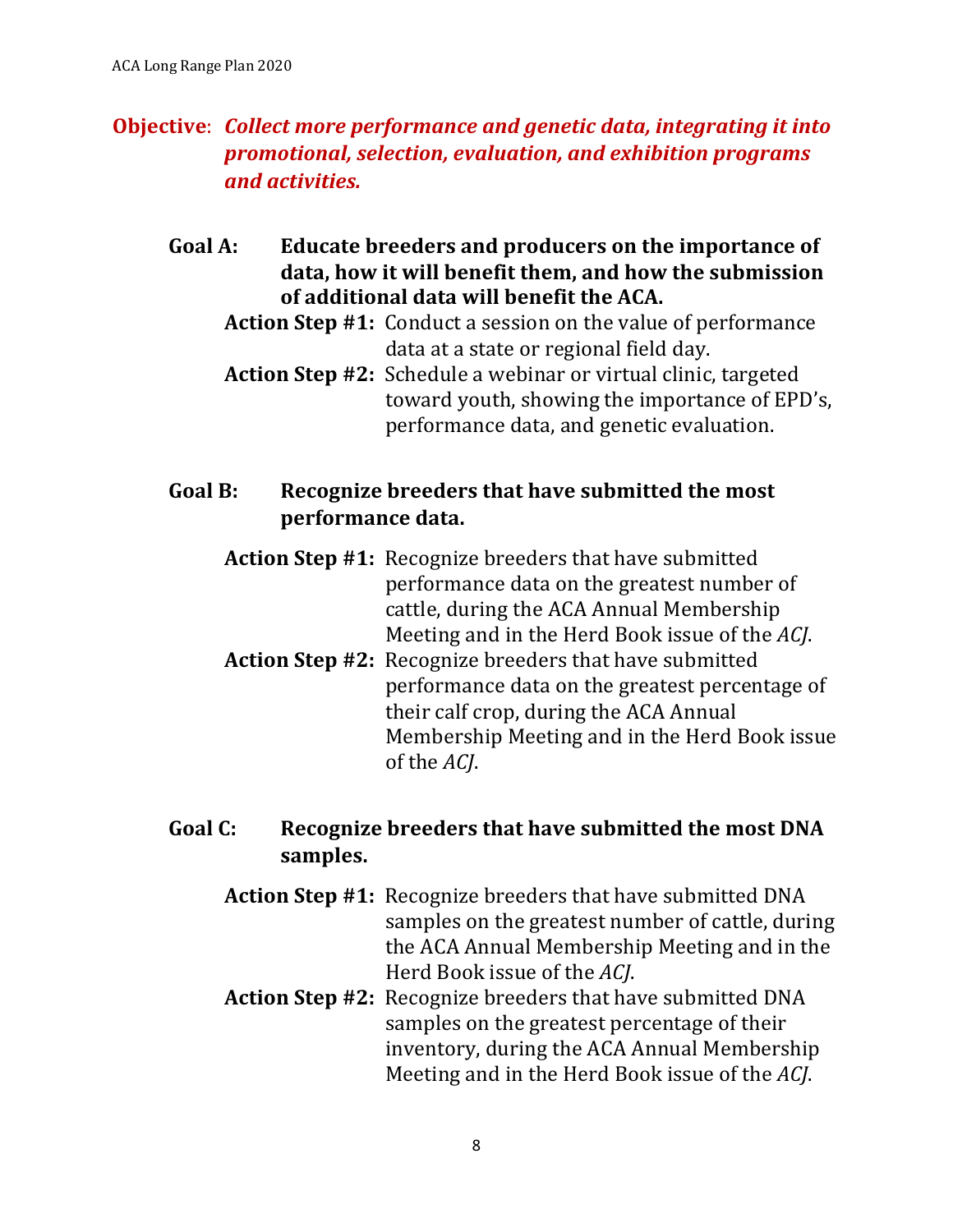- **Action Step #3:** Recognize breeders that have submitted DNA samples on the greatest percentage of their calf crop, during the ACA Annual Membership Meeting and in the Herd Book issue of the ACJ.
- Goal D: Utilize the newly developed DNA department to collect **genetic information.**
	- **Action Step #1:** Determine which high use sires do not have 50k tests on file.
	- **Action Step #2:** Inquire about the genotype status on high use sires
	- **Action Step #3:** The board will incentivize DNA submission and conduct an "ACA Blood Drive."
	- **Action Step #4:** Contact the owners of high use sires that do not have 50K tests on file and encourage them to submit semen for testing.
	- **Action Step #5:** DNA test and Parent Verify the Top 5 (or Grand and Reserve Grand in shows in which a Top 5 is not selected) at all major shows.

#### Goal E: Continue the sire test evaluation

**Action Step #1**: Identify another herd or another base of cows in a different environment on which to replicate the ACA – U of IL Sire Test.

Action Step #2: Explore commercial herd cooperatives as a means of replicating the  $ACA - U$  of IL Sire Test.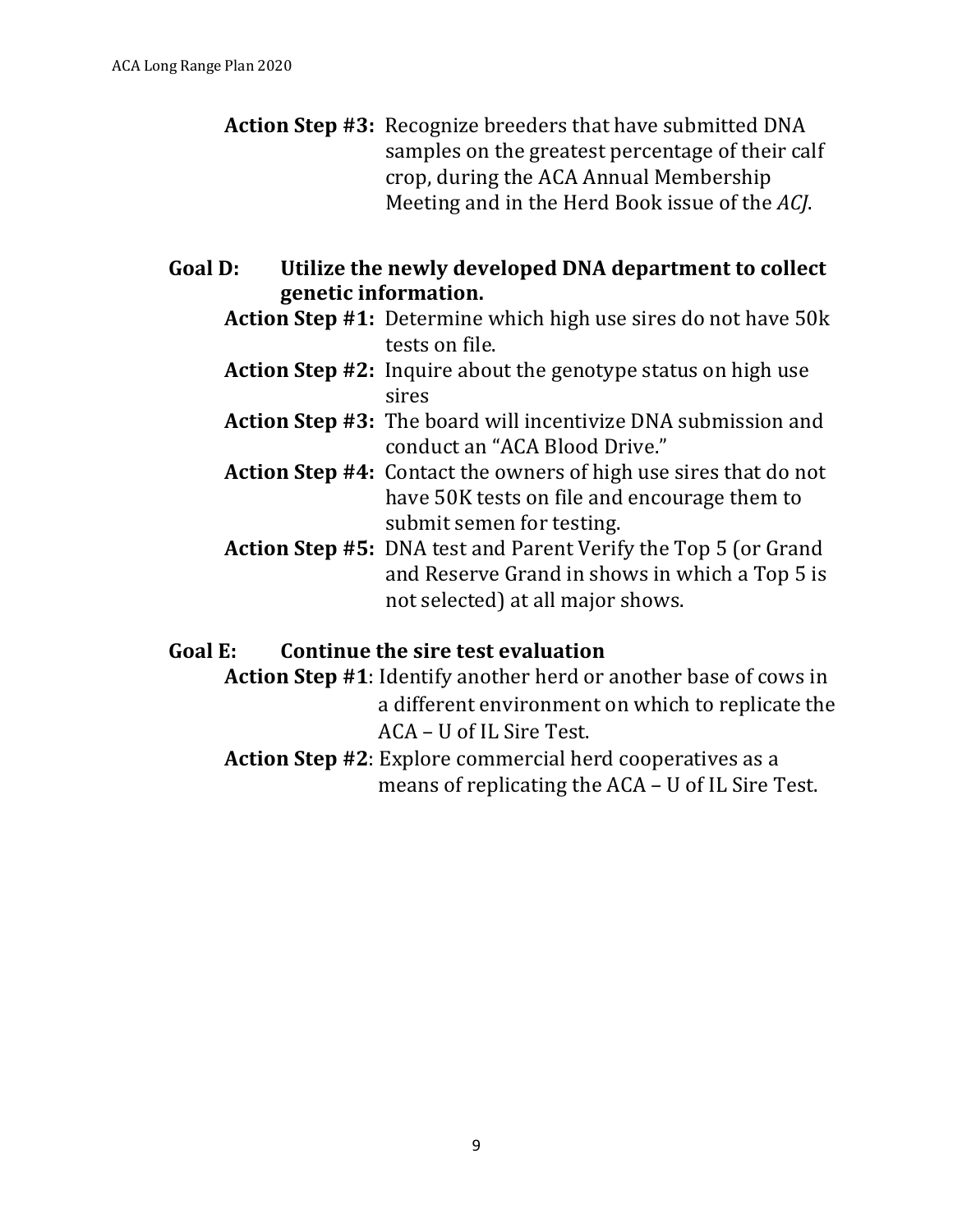# **Objective: Expand and increase the number of Junior and Youth programs** *and activities offered by the ACA.*

- Goal A: Provide Youth development activities beyond **scheduling additional junior shows.**
	- Action Step #1: Schedule a Youth Leadership Conference. Partner with another breed (Maine-Anjou, or explore other breeds or species.)
	- **Action Step #2:** Schedule state or regional Field Days or Educational Clinics (add educational workshops such as promoting on social media, feeding, understanding and utilizing EPD's, recording and submitting performance and genetic data, etc.)
	- Action Step #3: Schedule and conduct virtual educational webinars
		- $\bullet$  Use someone that the kids want to hear
		- Offer social media workshops on a virtual platform
- Goal B: Provide additional opportunities at junior shows Action Step #1: Expand regional shows to include contests and some activities conducted at junior nationals
- Goal C: Schedule additional show opportunities; consider **adding a low percentage division**. **Action Step #1:** Add a composite show at the 2021 NJHS. **Action Step #2:** Add a composite show at a future NAILE. **Action Step #3:** Identify state fairs that don't have a Chianina or Chiangus show. Work with breeders in that state to implement a Chi show at their state fair.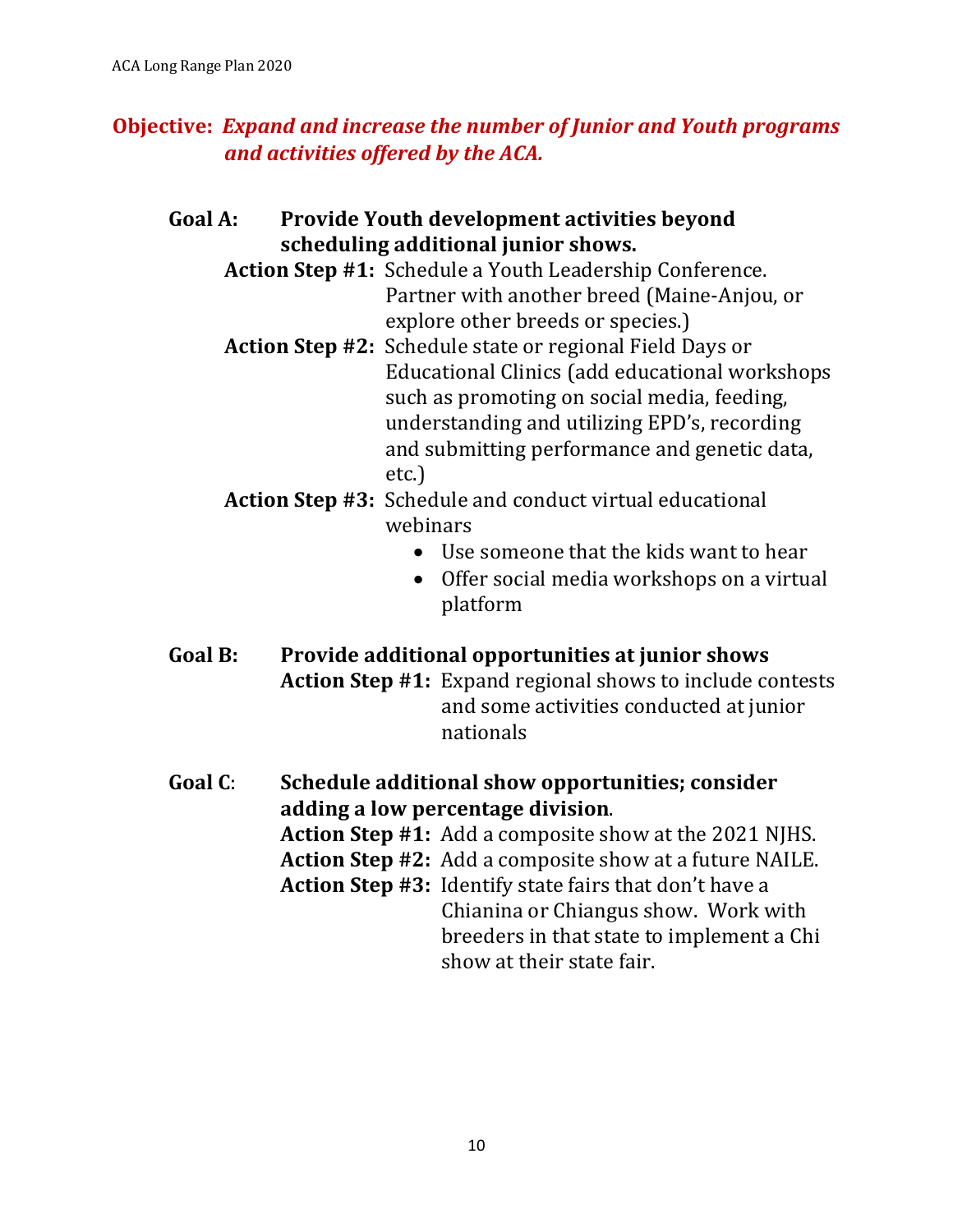#### **Objective: Develop member education programs for youth & adults**

## Goal A: Develop internet accessible/web based educational **programs.**

- **Action Step #1:** Create online tutorials on digital beef capabilities (becoming one with digital beef)
- Action Step #2: Post online tutorials on the ACA website, Youtube, Facebook, and other social media outlets.
- **Action Step #3:** Hire outside people to help create web based educational programs
- **Action Step #4:** Snapchat and Instagram could be delegated to a Communications Intern or a junior board member.

#### Goal B: Develop videos to answer frequently asked questions

- **Action Step #1:** Facebook live/recorded video that answers frequently asked questions on how to register, transfer, etc.
- **Action Step #2:** Complete 1 video per month

**Action Step #3:** Create videos about Junior Nationals/Shows (entry deadlines, what paperwork you need, check tattoos, health requirements)

**Action Step #4:** Include talking points to help market cattle

## Goal C: Develop web-based educational programs and **instructional videos that focus on timely topics.**

- **Action Step #1:** Investigate the cost of outsourcing video production.
- **Action Step #2:** Prioritize the videos that should be created first.
- **Action Step #3:** Consider conducting a contest whereby junior members are provided financial incentives to create instructional videos.
- **Action Step #4:** Develop educational programs or instructional videos on the following topics:
	- The advantages of membership in the ACA
	- Talking Points about the cattle to help market them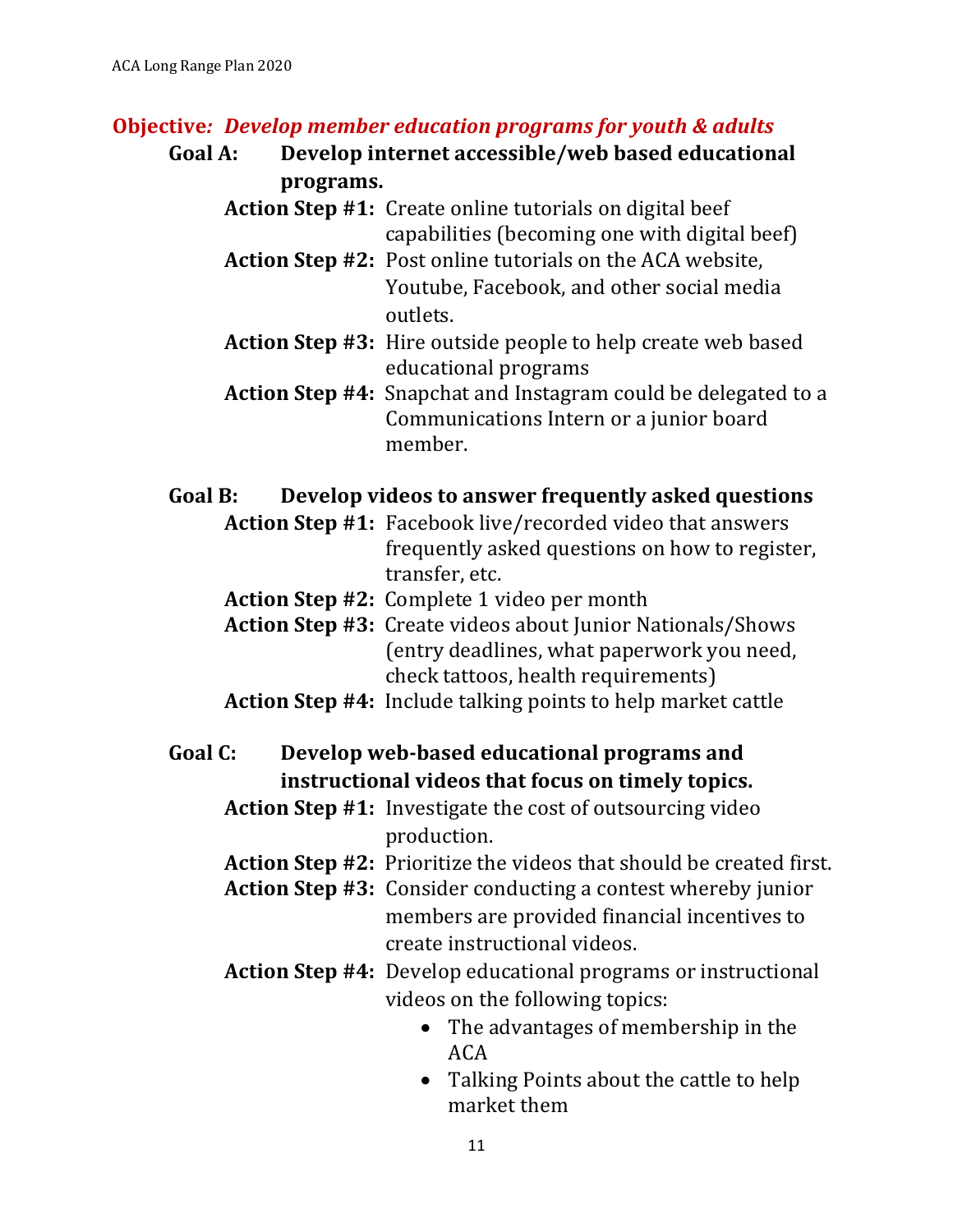- $\bullet$  The value of a registration paper/Pedigrees (why do we keep pedigrees?)
- The advantages of registering all of your cattle
- How to register/transfer cattle on Digital Beef. What information do you need before you start?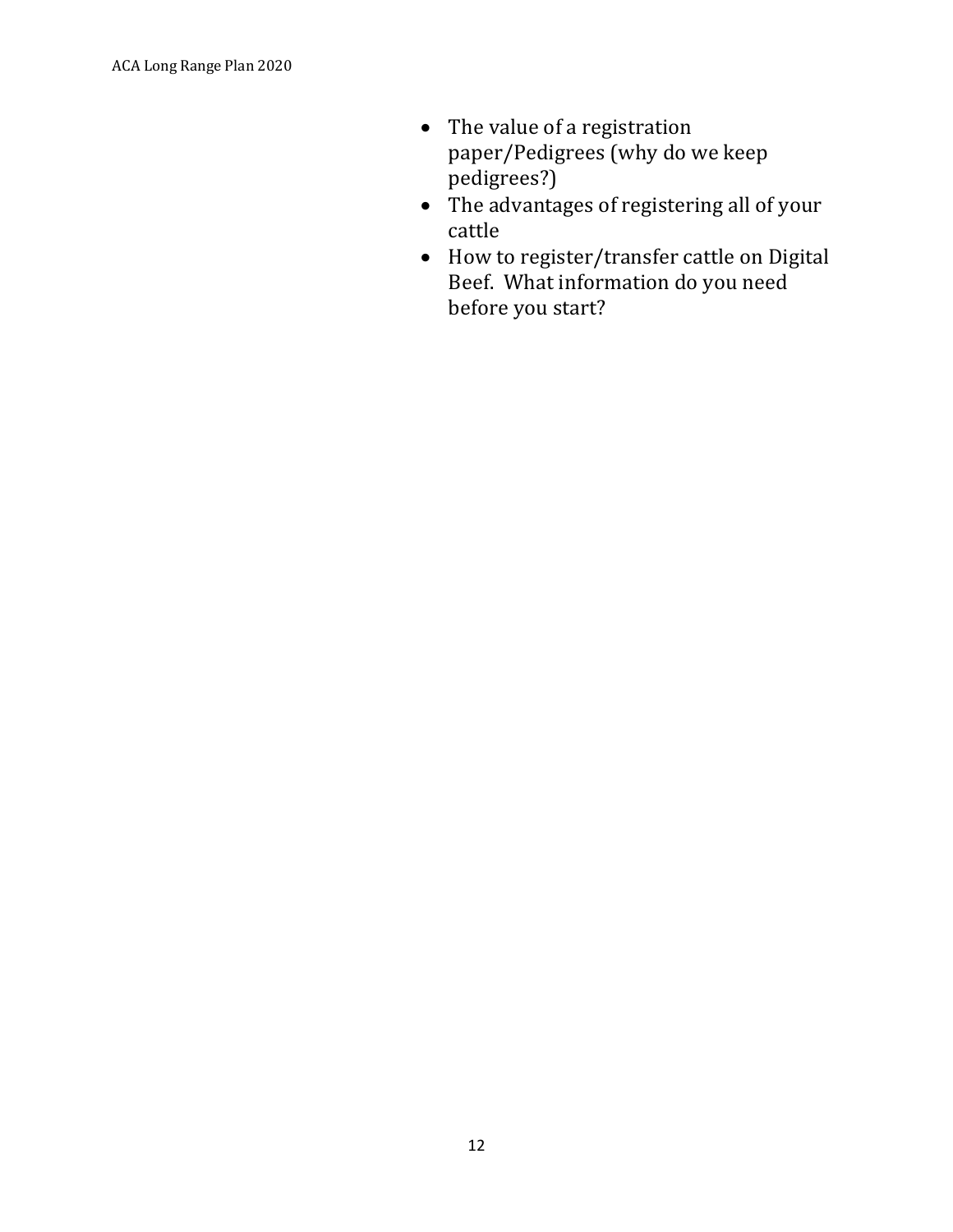# **Objective:** *Strengthen economic stability of the organization by exploring and implementing new revenue sources for the ACA.*

- Goal A: Conduct an Egg Extravaganza as a revenue-generator as well as a means of promoting Chianina cattle.
	- **Action Step #1:** Reschedule the Egg Extravaganza when COVID-19 restrictions are over.
	- **Action Step #2:** Schedule during the 2021 NJHS in Oklahoma or the 2021 NAILE.
	- **Action Step #3:** Hold a futurity-type show at the NAILE two years after the Extravaganza auction is held.
- Goal B: Appoint a committee to explore the possibility of coordinating joint ventures with other breeds.
	- **Action Step #1:** Collaborate to schedule multi-breed state or regional sales at beef expos as a means of providing breeders with additional marketing opportunities.
	- **Action Step #2:** Investigate breed associations for whom we can do contract work and data processing.
- Goal D: Consider selling the ACA office and investing the proceeds to protect our long-term assets.
	- **Option #1:** Selling provides financial stability with the option to invest.
	- **Option #2:** Keeping the building upholds our heritage and tradition, but becomes a financial liability.
- Goal C: Explore the option of sharing facilities and resources **with another breed association.** 
	- **Action Step #1:** Search for other associations that register a similar number of cattle.
	- **Action Step #2:** Approach these associations to determine their level of interest in pooling resources; reducing overhead and fixed costs, making greater use of the ACA building, telephone, computer, and copier systems.